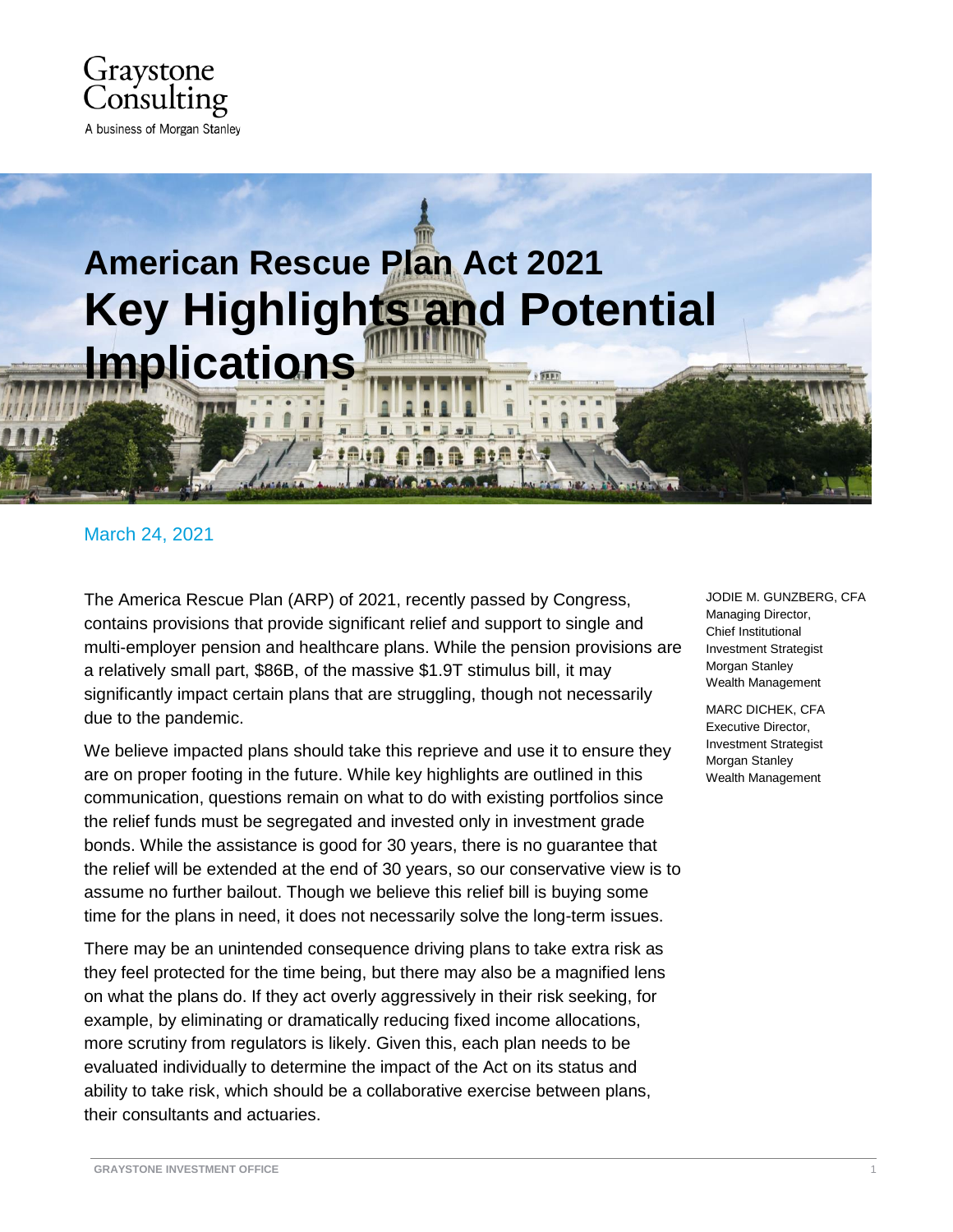

One of the most significant provisions of the ARP<sup>1</sup> is the creation of a Special Financial Assistance Program (SFAP) for financially troubled multi-employer plans. Specifically the Treasury will transfer monies into a special fund in the Pension Benefit Guaranty Corporation (PBGC). This Program addresses those plans in danger of insolvency and provides for the ability to meet promised benefits for up to 30 years. If a plan utilizes the SFAP, those relief funds will not be required to be paid back.

In addition, eligible multi-employer plans (excluding those who opt for the SFAP) also gain options including the ability to smooth investment and COVID-19 related losses over longer time periods as well as to extend the timeframe for plan rehabilitation by 5 years. These and other relief provisions afford pension plans the time and flexibility to assess and manage the investments, bargaining and other related factors needing attention to improve the plans status.

Single employer plans will see some relief as well. Among the provisions geared to help single employer plans are: the period to amortize funding shortfalls is extended from 7 years to 15 years as well as an extension of the Interest Rate Stabilization mechanism.

The investment implications resulting from the ARP will likely result in additional demand for long duration corporate and treasury securities.

- For a multi-employer who participates in the SFAP, the relief funds must be segregated from the rest of the plan assets and invested solely in investment grade bonds
- For single employer plans, given the various relief actions, plans would potentially be able to reduce their minimum required contributions. The extent of the funding relief may allow Plan Sponsors to target closing the funding gap over a longer period of time vs. investing aggressively today to close that gap. The end result may see an increase in LDI and/or cash flow matching strategies to mitigate risk

Again, this relief does not solve the great dilemma troubled pensions face in the long term, but it provides much needed support to improve their future chances of staying viable and delivering on the promises made to millions of workers. Each pension plan has its own nuances and challenges. This is why we reiterate the importance of working together with your Graystone investment consultants to help improve future outcome in light of this support.

l <sup>1</sup> Full plan source: <https://www.congress.gov/bill/117th-congress/house-bill/1319/text>